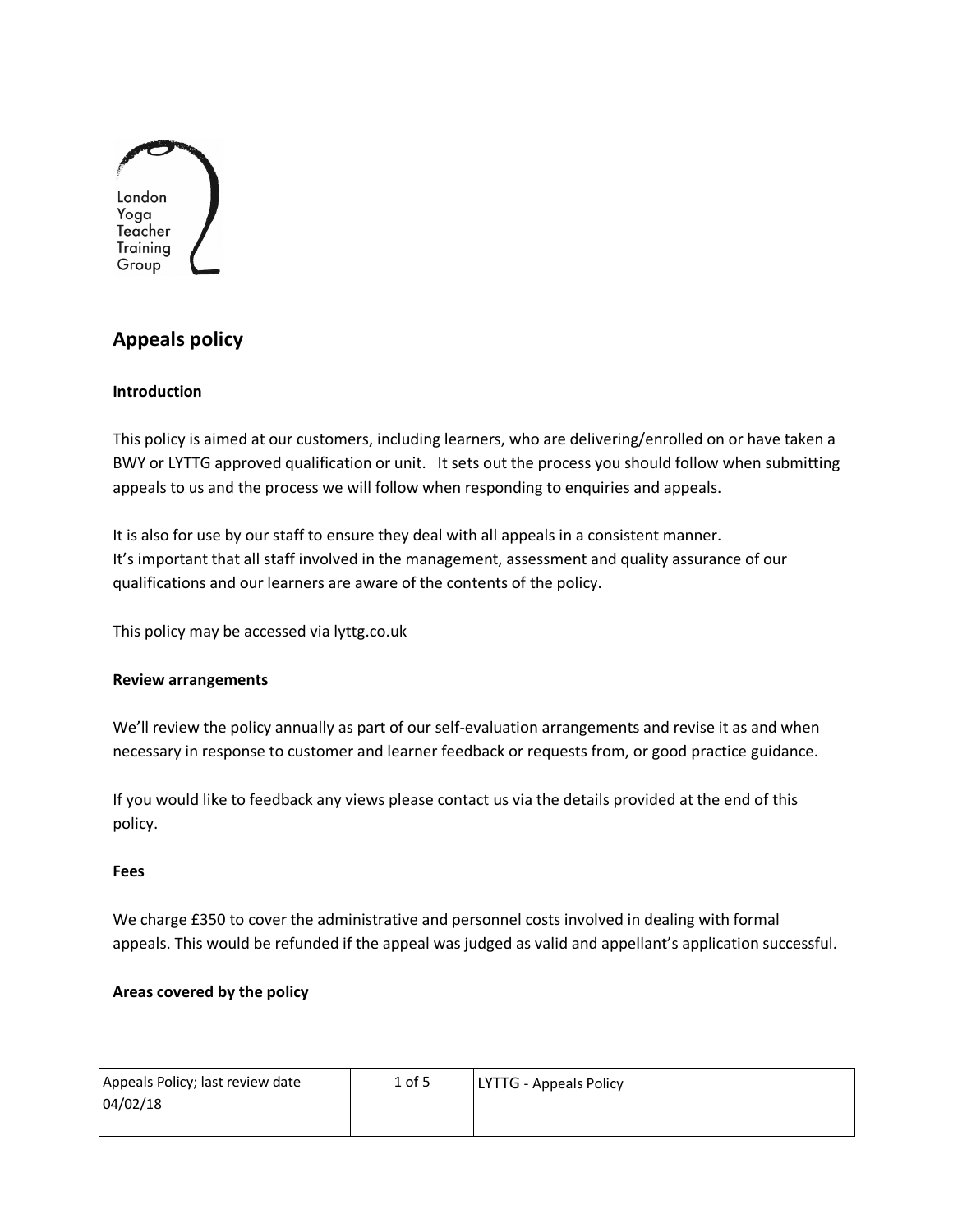This policy covers:

- Appeals from learners/centres in relation to an assessment decision on the basis that we did not apply procedures consistently or that procedures were not followed properly and fairly
- Appeals from centres/learners relating to the decision to decline a request to make reasonable adjustments or give special considerations
- Appeals from centres/learners in relation to the application of a sanction/action resulting from a verification visit or an investigation into malpractice or maladministration or a decision to amend a learner/set of learners results following a malpractice or malpractice investigation
- Appeals relating to a decision following an investigation into a complaint.
- Appeals if you believe we have not applied our procedures consistently or that those procedures were not followed properly, consistently and fairly.

# **Stage 1. Process for raising an appeal**

You have 7 working days from the date we notified you of the decision you are appealing against in which to lodge an appeal - this includes assessment results; hence learners/staff must retain their course evidence until they receive their results. A learner must raise an informal appeal first with their assessor and when this has been exhausted they may then raise a formal appeal (see appendices).

If you are appealing on behalf of your learners you must ensure that you have obtained the written permission of the learner(s) concerned as grades/results can go down as well as up as a result of an investigation.

Persons/centres/ learners and those who are appealing on behalf of a learner should complete the appropriate appeals form (see appendix) and supply relevant supporting information such as the following:

- learner's name and course registration number
- date(s) you or the learner received notification of LYTTG's decision
- title and number of the qualification affected or nature of service affected (if appropriate)
- full nature of the appeal
- contents and outcome of any investigation already carried out relating to the issue
- contact details for all parties who should be notified of progress with the claim
- any additional information that the appellant or centre/tutor deems pertinent to the case

# **Stage 2. Initial review of the appeal details**

| Appeals Policy; last review date | $2$ of 5 | LYTTG - Appeals Policy |
|----------------------------------|----------|------------------------|
| 04/02/18                         |          |                        |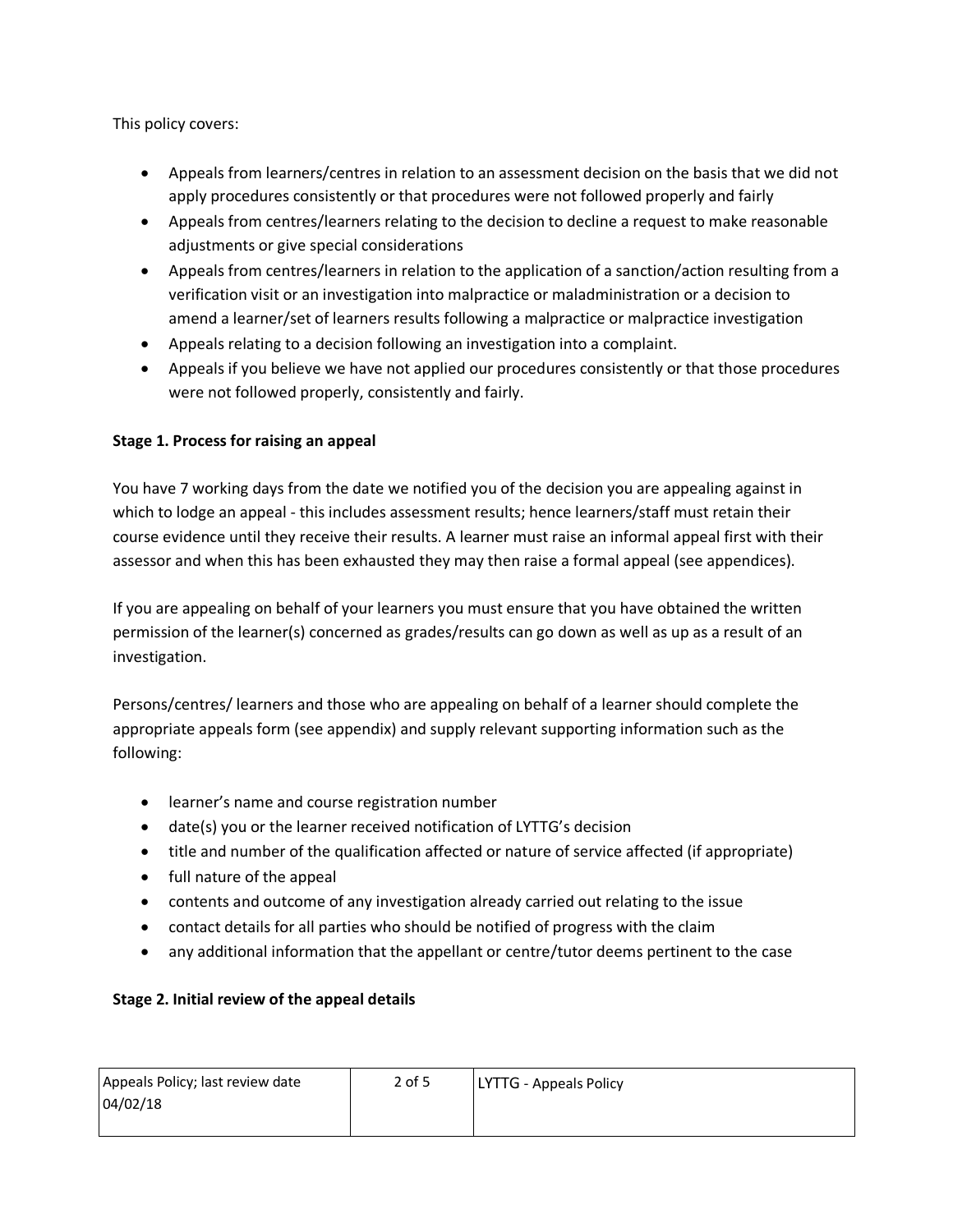Upon receipt of all appeals our Course Administrator will acknowledge receipt within 10 working days and aim to respond fully to the initial review of the potential appeal within 20 working days. Please note that in some cases the review processes may take longer, for example, if a centre visit is required. In such instances, we'll contact all parties concerned to inform them of the likely revised timescale.

At all times we will ensure that LYTTG personnel assigned to the appeal investigation have the appropriate level of training and competence and that they have had no previous involvement or personal interest in the matter. If they have had involvement in the appeal matter they will not be responsible for allocating a member of staff to carry out the investigation or for overseeing and managing the investigation.

An initial, informal assessment of all potential appeal evidence will ensure the application is complete and to ascertain if the issue can be resolved before it goes to a formal appeal. In all instances we will ensure that the person carrying out this initial check will not have a personal interest in the decision being appealed.

Following the initial review of the potential appeal we will write to the appellant with details of our decision to either:

- 1. amend the original decision in light of the new rationale/evidence being put forward which has now been reviewed
- 2. to confirm we stand by our original decision and in doing so the rationale for this decision.

In either case we will request that you confirm, within 15 working days, whether you now accept this decision or if wish to formally proceed to our formal appeals process which will be carried out by an independent party.

# **Stage 3. Formal appeals process - seeking an independent review**

If you decided to proceed to the independent appeal stage we will arrange for an independent review to be carried out.

This will be carried out by someone who is not an employee of ours, an assessor working for us, or otherwise connected to our organisation. They will also be someone with the relevant competence to make a decision in relation to the appeal and will have not a personal interest in the decision being appealed.

| Appeals Policy; last review date | 3 of 5 | <b>LYTTG</b> - Appeals Policy |
|----------------------------------|--------|-------------------------------|
| 04/02/18                         |        |                               |
|                                  |        |                               |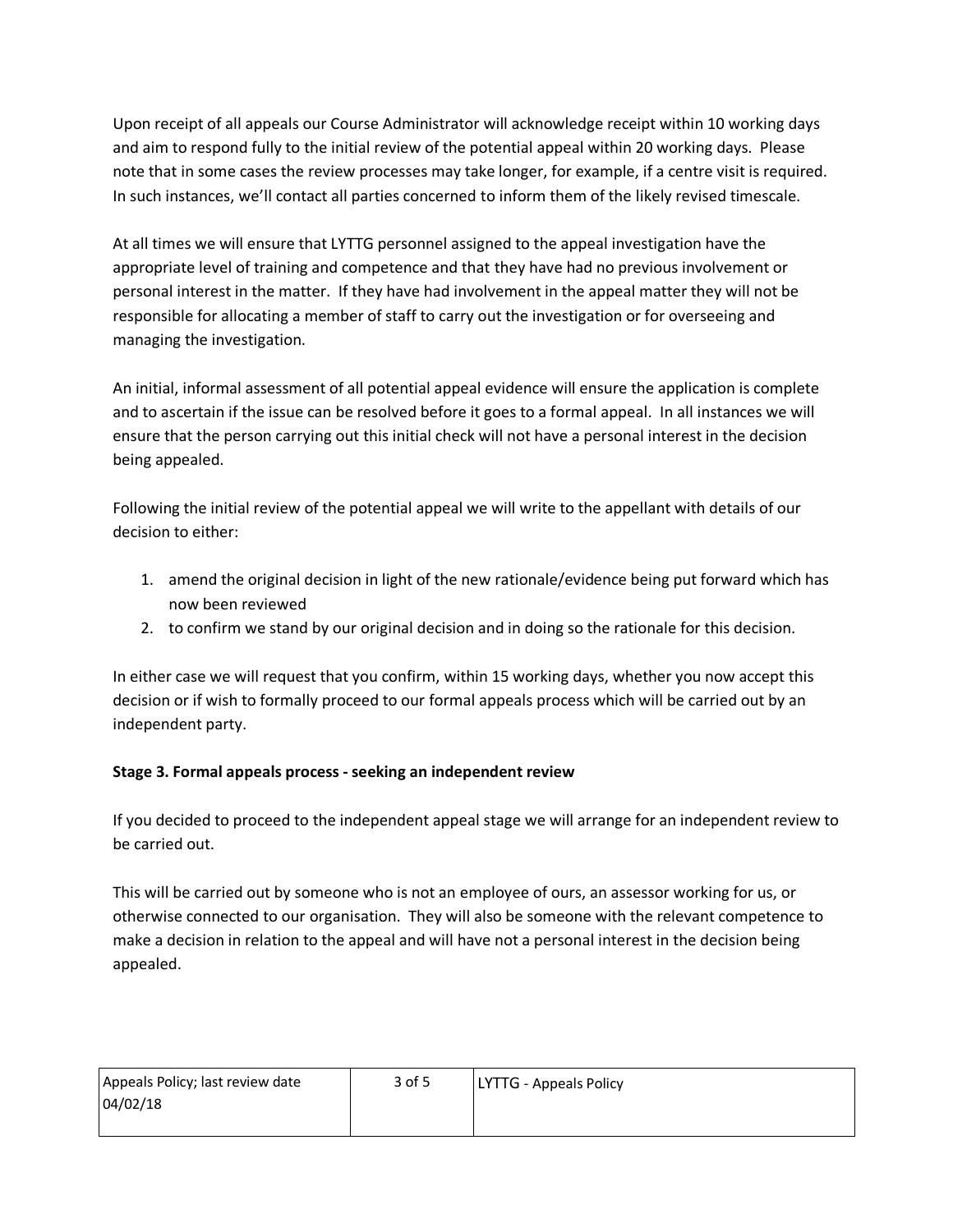The Independent Reviewer will review all the evidence which took place in the above stages and review if we've applied our procedures fairly, appropriately and consistently in line with our policy. The independent review process may involve:

- a discussion with the appellant or the learner
- a request for further information from the appellant, the learner or personnel
- a centre visit by authorised personnel.

The Independent Reviewer's decision is final in relation to how LYTTG will consider such appeals and we'll let you know the outcome of the review within 20 working days of receipt of the third appeal.

An appellant must first of all go through the centre's appeals process before bringing the matter to BWY. It's expected that learners/centres/tutors will only appeal directly to BWY in exceptional circumstances.

### **Contact us**

LYTTG Administrator Deb Watson: debyoga@gmail.com

| <b>Document History</b> |                                         |                         |
|-------------------------|-----------------------------------------|-------------------------|
| Date                    | <b>Staff member</b>                     | <b>Action</b>           |
| 04/03/18                | Lisa McRory, LYTTG Co-Director          | Reviewed and<br>revised |
| 05/03/18                | Bridget Thornborrow, LYTTG Senior Tutor | Approved                |

| Appeals Policy; last review date | 4 of 5 | <b>LYTTG - Appeals Policy</b> |
|----------------------------------|--------|-------------------------------|
| 04/02/18                         |        |                               |
|                                  |        |                               |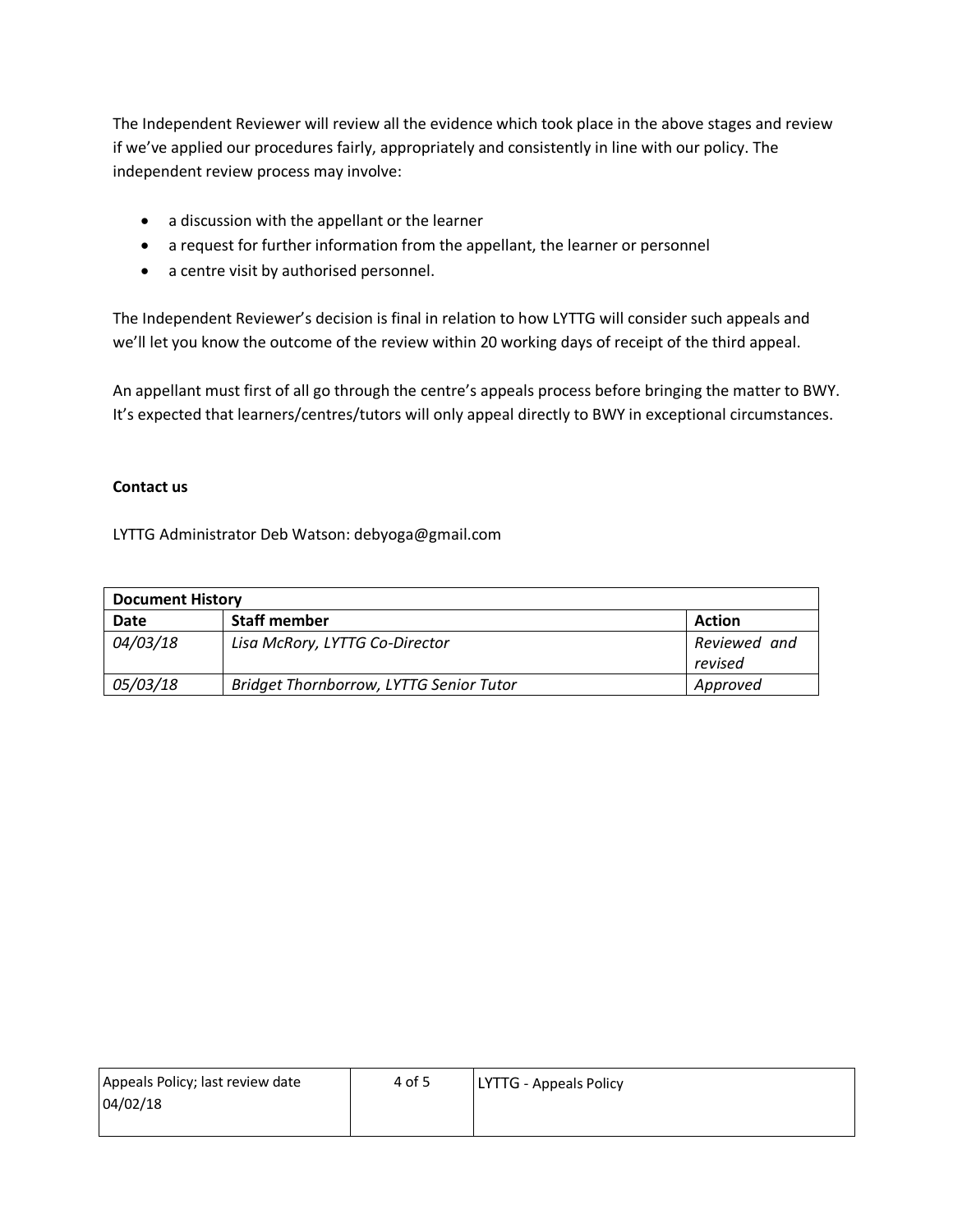### **Informal Appeals Form**

The *learner is expected to fill in all the boxes as far as Assessor Decision and submit it to their Assessor within 7 working days of receiving the assessment decision*.

| Name             |                                                                                                     |     |           |  |
|------------------|-----------------------------------------------------------------------------------------------------|-----|-----------|--|
| Assessor         |                                                                                                     |     |           |  |
| <b>BWY</b>       |                                                                                                     |     |           |  |
| membership       |                                                                                                     |     |           |  |
| number           |                                                                                                     |     |           |  |
| Assignment       |                                                                                                     |     |           |  |
| title and        |                                                                                                     |     |           |  |
| number           |                                                                                                     |     |           |  |
|                  | Learner: Describe the appeal you wish to make with reasons.                                         |     |           |  |
|                  |                                                                                                     |     |           |  |
|                  |                                                                                                     |     |           |  |
|                  |                                                                                                     |     |           |  |
|                  |                                                                                                     |     |           |  |
|                  |                                                                                                     |     |           |  |
|                  |                                                                                                     |     |           |  |
| Signed and dated |                                                                                                     |     |           |  |
|                  |                                                                                                     |     |           |  |
|                  | Assessor: Decision with reasons. (Return within 20 working days of the date above)                  |     |           |  |
|                  |                                                                                                     |     |           |  |
|                  |                                                                                                     |     |           |  |
|                  |                                                                                                     |     |           |  |
|                  |                                                                                                     |     |           |  |
|                  |                                                                                                     |     |           |  |
|                  |                                                                                                     |     |           |  |
| Signed and dated |                                                                                                     |     |           |  |
|                  |                                                                                                     |     |           |  |
|                  | Learner - do you accept the assessment                                                              | Yes | <b>No</b> |  |
| decision?        |                                                                                                     |     |           |  |
|                  | Comment by learner e.g. happy to accept the assessment decision or will take it to the formal stage |     |           |  |
|                  | and why. (return within 7 working days of the date above)                                           |     |           |  |
|                  |                                                                                                     |     |           |  |
|                  |                                                                                                     |     |           |  |
|                  |                                                                                                     |     |           |  |
|                  |                                                                                                     |     |           |  |
|                  |                                                                                                     |     |           |  |
|                  |                                                                                                     |     |           |  |
| Signed and dated |                                                                                                     |     |           |  |

| Appeals Policy; last review date | 5 of 5 | <b>LYTTG - Appeals Policy</b> |
|----------------------------------|--------|-------------------------------|
| 04/02/18                         |        |                               |
|                                  |        |                               |